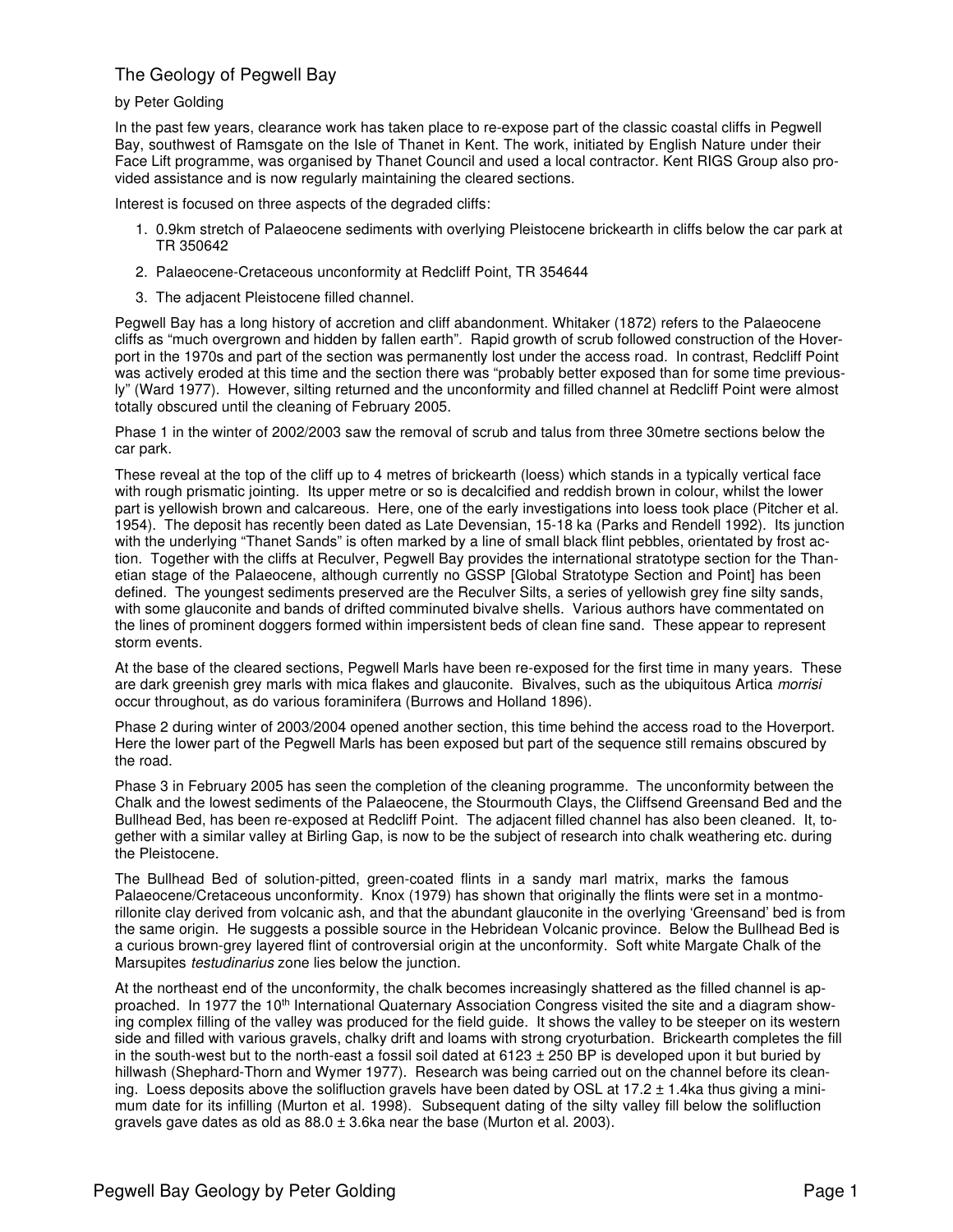Beyond the cleaned section, erosion maintains the famous white chalk cliffs of Thanet. From the unconformity and beyond the Little Cliffsend tunnel the cliffs continue to expose the 'Margate Chalk' characterised as soft relatively flintless chalk. This lithostratigraphic Member of the Upper Chalk Formation covers (upwards) : the uppermost Micraster coranguinum, Uintacrinus socialis, Marsupites testudinarius and the basal Offaster pilula fossil zones.

Walking east from the tunnel, the zone of U. *socialis* is crossed and after about 150 metres the SSW dip brings 'Barrois' Sponge Bed' and the overlying Conulus albogalerus bed to the surface. The Conulus Bed is a band of chalk where the echinoid, although often crushed, is common together with M. coranguinum, Echinocorys scutata, the brachiopod Cretirhynchia plicatilis and the belenmite Actinocamax verus. Barrois' Sponge Bed marks the top of the underlying 'Seaford Chalk' characterised as soft to firm, flinty white chalk. It is equivalent to the rest of the M. coranguinum zone.

Continuing east the next marker bed is the conspicuous 'Whitaker's 3 inch Flint', a mostly continuous layer with individual flints up to 1 metre wide. This first appears in the sides of the coombe at Pegwell village. Here it also forms a pavement like surface on the shore platform in front of the sea wall. The coombe itself is excavated along the line of two faults and has been the site of rapid erosion in the past.

Although the whole section is faulted, faulting becomes more intense towards Ramsgate. Whitaker's flint effectively marks the sense of fault movement as it steadily reaches the cliff top. The final marker bed before the coastal protection of Ramsgate is reached is Bedwell's Columnar Flint. This is a nodular flint band associated with large paramoudra flints and the wavy shells of Cladoceramus *undulatoplicatus*, the basal Santonian index fossil. Other fossils here include the brachiopod Gibbithyris *ellipsoidalis* and the crinoid Bourgueticrinus.

## **References**

Burrows, H.M. & Holland, R. 1896. The Foraminifera of the Thanet Beds of Pegwell Bay. Proceedings of the Geologists' Association, 15, 19-52.

Knox, R.W.O'B. 1979. Igneous grains associated with zeolites in the Thanet Beds of Pegwell Bay, north-east Kent. Proceedings of the Geologists' Association, 90, 55-60.

Murton, J.B., Whiteman, C.A., Bates, M.R., Bridgland, D.R., Long, A.J., Roberts, M.B. and Waller, M.P. 1998. The Quaternary of Kent & Sussex: Field Guide. Quaternary Research Association. London.

Murton, J.B., Bateman, M.D., Baker, C.A., Knox, R. & Whiteman, C.A. 2003. The Devensian Periglacial Record on Thanet, Kent, UK. Permafrost and Periglacial Processes, 14, 217-246.

Parks, D.A. & Rendell, H.M. 1992. Thermoluminescence dating and geochemistry of loessic deposits in Southeast England. Journal of Quaternary Science, 7, 99-107.

Pitcher, W.S., Shearman, D.J. & Puch, D.C. 1954. The loess of Pegwell Bay, Kent, and its associated frost soils. Geological Magazine, 91, 308-314.

Shephard-Thorn, E.R. 1988. Geology of the Country near Ramsgate & Dover. Memoir of the British Geological Survey, Sheets 274/290.

Shephard-Thorn, E.R. & Wymer, J.J. 1977. South East England and the Thames Valley. INQUA Excursion Guide, Quaternary Research Association.

Ward, D.J. 1977. The Thanet Beds exposure at Pegwell Bay. Tertiary Research, 1, 69-76.

Whitaker, W. 1872. The Geology of the London Basin. Memoir of the Geological Survey, 4.